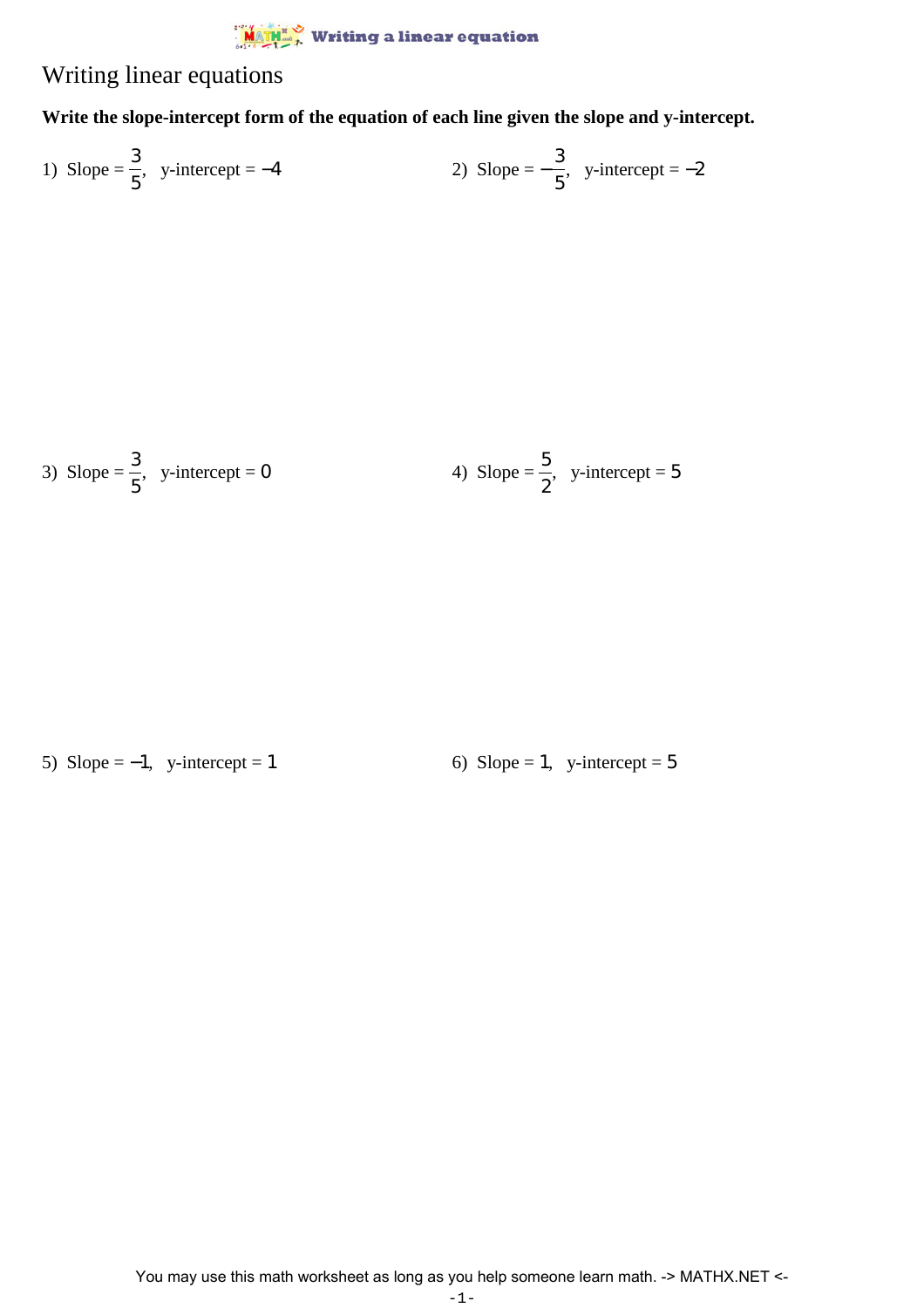7) Slope = 4, y-intercept = 3

8) Slope = 
$$
\frac{3}{5}
$$
, y-intercept = 4

9) Slope = 
$$
\frac{2}{5}
$$
, y-intercept = -1  
10) Slope = -1, y-intercept = 3

11) Slope = 
$$
-\frac{3}{2}
$$
, y-intercept = -2  
12) Slope =  $\frac{1}{2}$ , y-intercept = 1

13) Slope = 
$$
-\frac{7}{4}
$$
, y-intercept = 4  
14) Slope =  $\frac{5}{2}$ , y-intercept = -5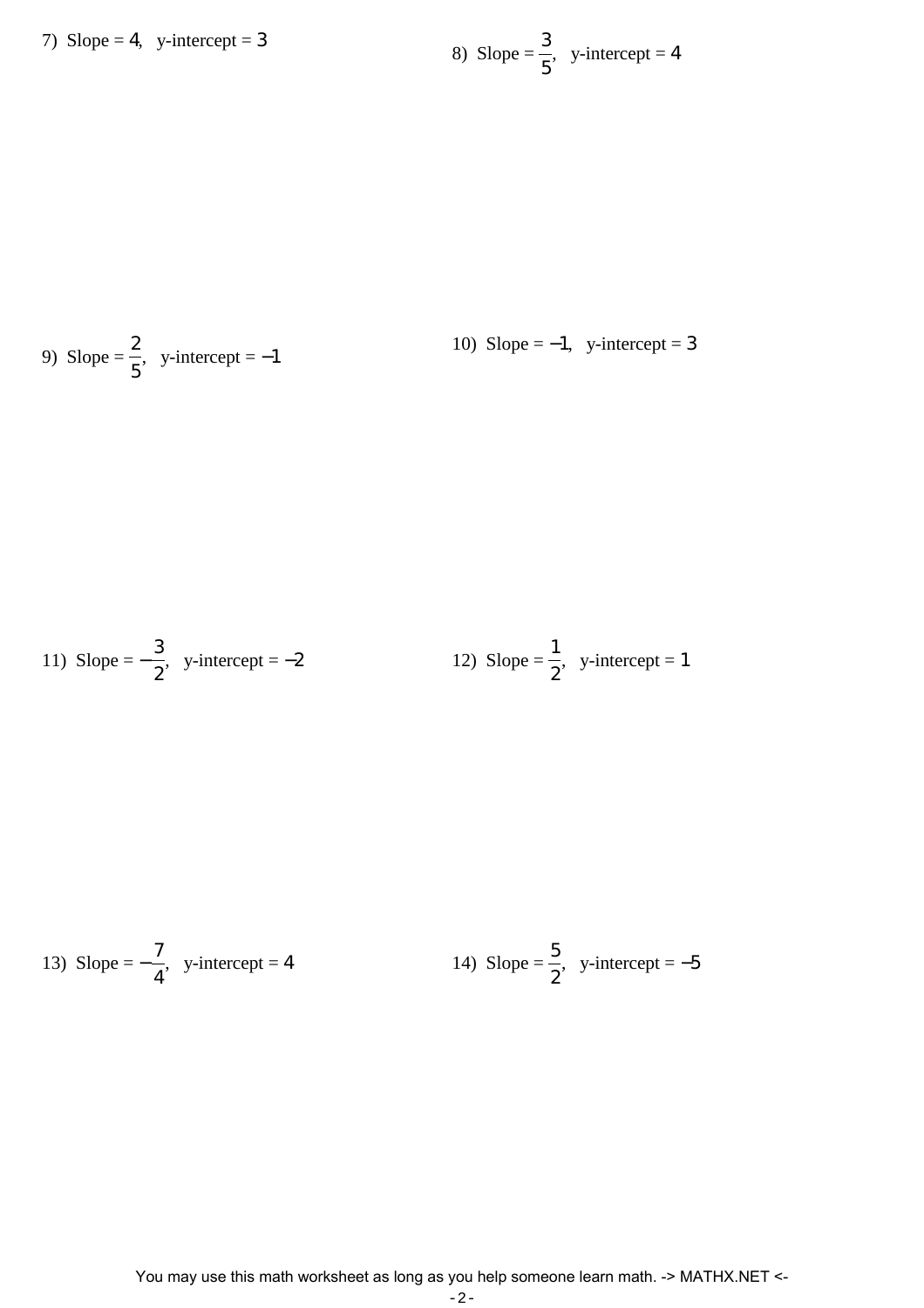15) Slope = 
$$
-\frac{8}{3}
$$
, y-intercept = -3

17) Slope = 
$$
-\frac{4}{3}
$$
, y-intercept = -1  
18) Slope =  $\frac{5}{4}$ , y-intercept = 2

19) Slope = 
$$
\frac{7}{2}
$$
, y-intercept = 5  
20) Slope =  $\frac{1}{2}$ , y-intercept = -2

21) Slope = 
$$
-\frac{1}{5}
$$
, y-intercept = -3  
22) Slope =  $-\frac{7}{2}$ , y-intercept = 4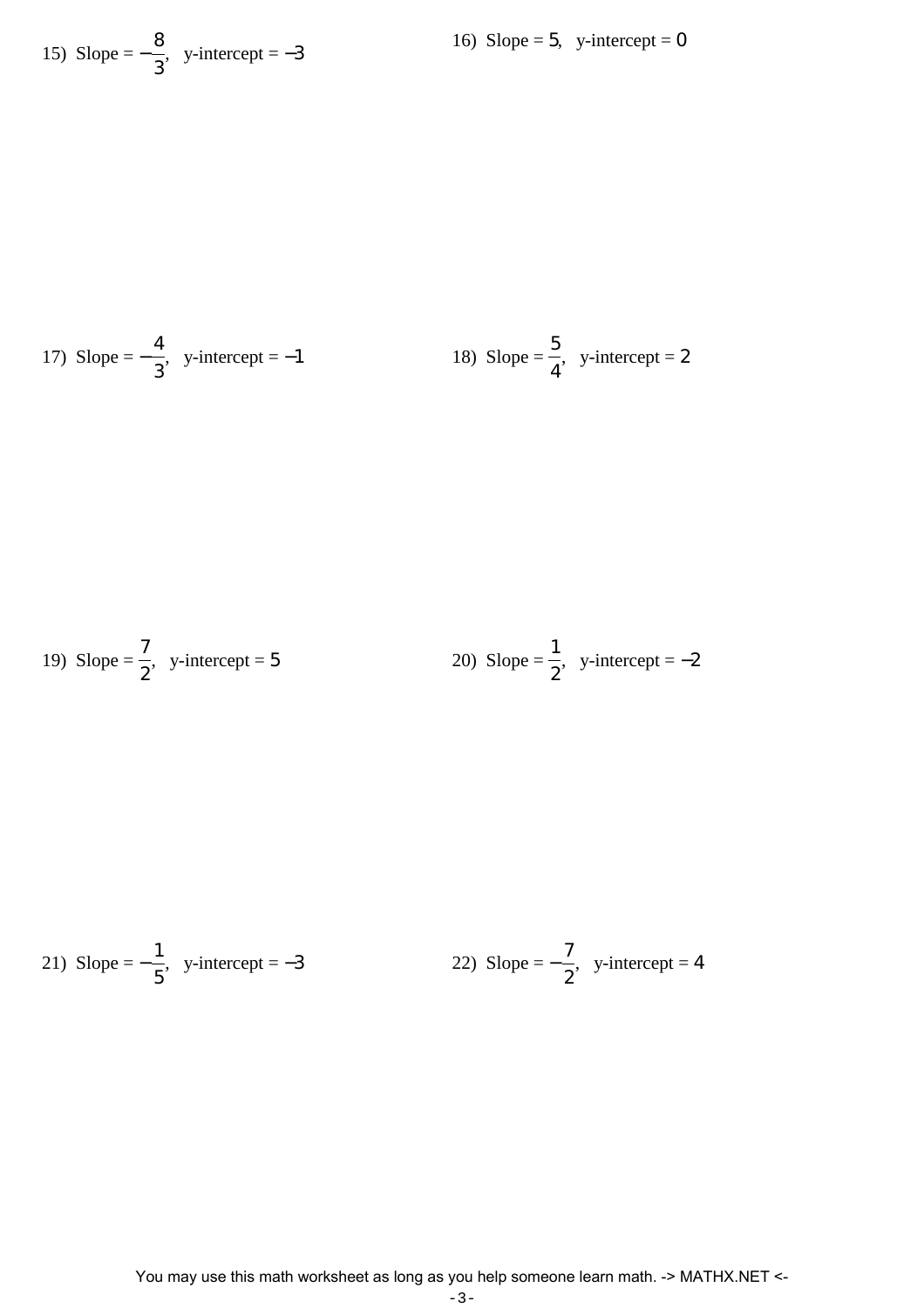23) Slope = 
$$
-2
$$
, y-intercept = 3

24) Slope = 
$$
-\frac{2}{5}
$$
, y-intercept = 0

25) Slope =  $-1$ , y-intercept =  $-1$ 

26) Slope = 
$$
-\frac{1}{5}
$$
, y-intercept = 2

27) Slope = 1, y-intercept = 1 28) Slope = 8, y-intercept = 3

29) Slope = 
$$
\frac{1}{4}
$$
, y-intercept = 2  
30) Slope =  $\frac{9}{5}$ , y-intercept = 4